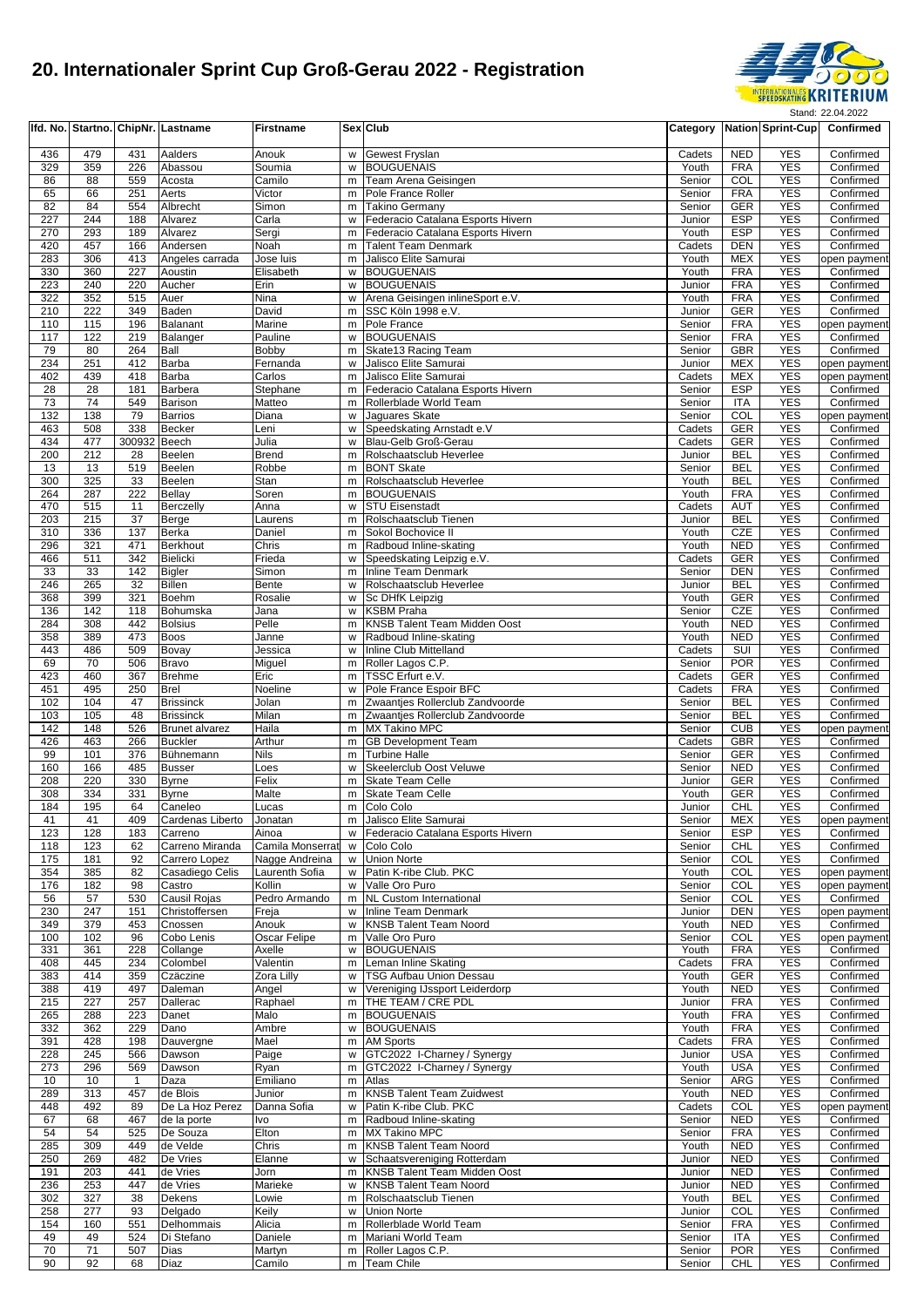

|            |                 |              | Ifd. No. Startno. ChipNr. Lastname | <b>Firstname</b>           |        | Sex Club                                                                     | Category         |                          | <b>Nation Sprint-Cup</b> | Confirmed                 |
|------------|-----------------|--------------|------------------------------------|----------------------------|--------|------------------------------------------------------------------------------|------------------|--------------------------|--------------------------|---------------------------|
| 19         | 19              | 60           | Diaz                               | Fabian                     |        | m Colo Colo                                                                  | Senior           | <b>CHL</b>               | <b>YES</b>               | Confirmed                 |
| 355        | 386             | 83           | Diaz Vergara                       | <b>Brivith Daniela</b>     | W      | Patin K-ribe Club. PKC                                                       | Youth            | COL                      | <b>YES</b>               | open payment              |
| 396        | 433             | 430          | Dijck                              | Lars                       | m      | <b>Gewest Fryslan</b>                                                        | Cadets           | <b>NED</b>               | <b>YES</b>               | Confirmed                 |
| 437<br>469 | 480             | 432<br>351   | Dijkstra                           | Lise                       | w      | <b>Gewest Fryslan</b><br>w SSC Köln 1998 e.V.                                | Cadets           | <b>NED</b>               | <b>YES</b><br><b>YES</b> | Confirmed<br>Confirmed    |
| 269        | 514<br>292      | 277          | Dohmel<br>Düppre                   | Aileen<br>Simon            | m      | <b>ERSG Darmstadt</b>                                                        | Cadets<br>Youth  | <b>GER</b><br><b>GER</b> | <b>YES</b>               | Confirmed                 |
| 128        | 134             | 582          | Duque                              | Kayla                      | w      | GTC2022 Team Florida / Evolution Sports Wear                                 | Senior           | <b>USA</b>               | <b>YES</b>               | Confirmed                 |
| 447        | 490             | 128          | Dykastova                          | Veronika                   | w      | <b>KSBM Praha</b>                                                            | Cadets           | <b>CZE</b>               | <b>YES</b>               | Confirmed                 |
| 398        | 435             | 231          | Egarnes Longere                    | Nolan                      | m      | Haut Rhone'N Roller                                                          | Cadets           | <b>FRA</b>               | <b>YES</b>               | Confirmed                 |
| 384<br>320 | 415<br>346      | 363<br>371   | Elsäßer<br>Eppinger                | Clara<br>Manuel            | W<br>m | TSSC Erfurt e.V.<br>TSuGV Großbettlingen                                     | Youth<br>Youth   | <b>GER</b><br><b>GER</b> | <b>YES</b><br><b>YES</b> | Confirmed<br>Confirmed    |
| 338        | 368             | 191          | Espin                              | Julian                     | W      | Federacio Catalana Esports Hivern                                            | Youth            | <b>ESP</b>               | <b>YES</b>               | Confirmed                 |
| 57         | 58              | 531          | Estrada Vallecilla                 | <b>Edwin Alexander</b>     | m      | <b>NL Custom International</b>                                               | Senior           | $\overline{COL}$         | <b>YES</b>               | Confirmed                 |
| 199        | 211             | 15           | Fabio                              | Vanes                      | m.     | Reko Rollerclub Zemst                                                        | Junior           | <b>BEL</b>               | <b>YES</b>               | Confirmed                 |
| 137<br>293 | 143<br>318      | 119<br>246   | Fajkusova<br>Faron                 | Marketa<br>Tristan         |        | w KSBM Praha<br>m Pole France Espoir BFC                                     | Senior<br>Youth  | <b>CZE</b><br><b>FRA</b> | <b>YES</b><br><b>YES</b> | Confirmed<br>Confirmed    |
| 412        | 449             | 475          | Feenstra                           | Jarne                      |        | m Radboud Inline-skating                                                     | Cadets           | <b>NED</b>               | <b>YES</b>               | Confirmed                 |
| 58         | 59              | 532          | Fernandez                          | loseba                     | m      | <b>NL Custom International</b>                                               | Senior           | <b>ESP</b>               | <b>YES</b>               | Confirmed                 |
| 18         | 18              | 502          | Figueiredo                         | Pedro                      | m      | Club Sport Maritimo                                                          | Senior           | <b>POR</b>               | <b>YES</b>               | Confirmed                 |
| 113        | 118             | 267          | Files                              | Laura                      |        | w Bayreuther Turnerschaft                                                    | Senior           | <b>GER</b>               | <b>YES</b>               | Confirmed                 |
| 251<br>84  | 270<br>86       | 334<br>556   | Fischer<br>Fischer                 | Marie<br><b>Nils</b>       | W      | Speedskate-Club Meißen e.vV.<br>m TAX Racing Team                            | Junior<br>Senior | <b>GER</b><br><b>GER</b> | <b>YES</b><br><b>YES</b> | Confirmed<br>Confirmed    |
| 26         | 26              | 77           | Fonseca                            | Miguel                     |        | m Equipo bogota                                                              | Senior           | COL                      | <b>YES</b>               | open payment              |
| 353        | 384             | 125          | Forstova                           | Jesika                     | w      | <b>KSBM Praha</b>                                                            | Youth            | CZE                      | <b>YES</b>               | Confirmed                 |
| 196        | 208             | 241          | Fourneret                          | Kevin                      |        | m Pole France Espoir BFC                                                     | Junior           | <b>FRA</b>               | <b>YES</b>               | Confirmed                 |
| 122<br>261 | 127<br>280      | 521<br>414   | Fraboulet<br>Fransen               | Manon<br>Jet               | w      | w EOSKATES World Team<br>Radboud Inline-skating                              | Senior<br>Junior | <b>FRA</b><br><b>NED</b> | <b>YES</b><br><b>YES</b> | Confirmed<br>open payment |
| 449        | 493             | 236          | <b>Frossard-Gillet</b>             | Erynne                     | W      | Pole ESPOIR DIJON                                                            | Cadets           | <b>FRA</b>               | <b>YES</b>               | open payment              |
| 328        | 358             | 300954 Fuchs |                                    | Isabell                    |        | w Blau-Gelb Groß-Gerau / Team Hessen                                         | Youth            | <b>GER</b>               | <b>YES</b>               | Confirmed                 |
| 242        | 259             | 4            | Gaisbauer                          | Caroline                   |        | w OEISC-W                                                                    | Junior           | <b>AUT</b>               | <b>YES</b>               | Confirmed                 |
| 165        | $\frac{1}{171}$ | 563          | Gaiser                             | Larissa                    | w      | Team Arena Geisingen                                                         | Senior           | <b>GER</b>               | <b>YES</b>               | Confirmed                 |
| 473<br>51  | 518<br>51       | 394<br>421   | Galambos<br>Garcia                 | Maria<br>Edgar             | w<br>m | Tatabanya Team<br>Mexico                                                     | Cadets<br>Senior | <b>HUN</b><br><b>MEX</b> | <b>YES</b><br><b>YES</b> | open payment<br>Confirmed |
| 356        | 387             | 84           | Garcia                             | Isabella                   | w      | Patin K-ribe Club. PKC                                                       | Youth            | COL                      | <b>YES</b>               | open payment              |
| 172        | 178             | 398          | Gardi                              | Dominika                   | w      | Team Arena Geisingen                                                         | Senior           | <b>HUN</b>               | <b>YES</b>               | Confirmed                 |
| 243        | 260             | 243          | Garropin                           | Clea                       |        | w   Pole France Espoir BFC                                                   | Junior           | <b>FRA</b>               | <b>YES</b>               | Confirmed                 |
| 457<br>187 | 501             | 297          | Gaßmann                            | Nele                       | W      | RSV Blau-Weiß Gera                                                           | Cadets           | <b>GER</b>               | <b>YES</b><br><b>YES</b> | Confirmed                 |
| 245        | 199<br>264      | 580<br>16    | Geary<br>Geerts                    | Harry<br>Jorun             | m      | GTC2022 Sk8House Speed<br>w Reko Rollerclub Zemst                            | Junior<br>Junior | <b>AUS</b><br><b>BEL</b> | <b>YES</b>               | Confirmed<br>Confirmed    |
| 31         | 31              | 577          | Ghazali                            | Gibran                     |        | m GTC2022 LondonSkaters                                                      | Senior           | <b>USA</b>               | <b>YES</b>               | Confirmed                 |
| 318        | 344             | 260          | Gicquel                            | Noa                        |        | m   THE TEAM / CRE PDL                                                       | Youth            | <b>FRA</b>               | <b>YES</b>               | Confirmed                 |
| 274        | 297             | 572          | Gil                                | Daniel                     | m      | GTC2022 Astro Orlando                                                        | Youth            | <b>USA</b>               | <b>YES</b>               | Confirmed                 |
| 428<br>317 | 471             | 203<br>390   | Girona                             | Giuliana                   | w      | Asphalte Roller Rixheim Wittenheim                                           | Cadets<br>Youth  | <b>FRA</b>               | <b>YES</b>               | Confirmed                 |
| 124        | 343<br>129      | 185          | Gödöny<br>Gonzalez                 | Norbert<br>Luisa Maria     | m      | Tatabanya Team<br>w Federacio Catalana Esports Hivern                        | Senior           | <b>HUN</b><br><b>ESP</b> | <b>YES</b><br><b>YES</b> | open payment<br>Confirmed |
| 435        | 478             | 279          | Gottwein-Hopp                      | Mariesol                   |        | w <b>ERSG</b> Darmstadt                                                      | Cadets           | <b>GER</b>               | <b>YES</b>               | Confirmed                 |
| 205        | 217             | 479          | Groot                              | <b>Bret</b>                |        | m RTC Midden                                                                 | Junior           | <b>NED</b>               | <b>YES</b>               | Confirmed                 |
| 373        | 404             | 333          | Grosche                            | Michelle                   | W      | Speedskate-Club Meißen e.V.                                                  | Youth            | <b>GER</b>               | <b>YES</b>               | Confirmed                 |
| 87<br>75   | 89<br>76        | 560<br>511   | Gross<br>Gross                     | Flavio<br>Leandro          | m      | Team Arena Geisingen<br>m RSC Liestal                                        | Senior<br>Senior | SUI<br>SUI               | <b>YES</b><br><b>YES</b> | Confirmed<br>Confirmed    |
| 303        | 328             | 512          | Gross                              | Nevio                      |        | m RSC Liestal                                                                | Youth            | SUI                      | <b>YES</b>               | Confirmed                 |
| 253        | 272             | 258          | <b>Guays Stutz</b>                 | Kassandra                  |        | w THE TEAM / CRE PDL                                                         | Junior           | <b>FRA</b>               | YES                      | Confirmed                 |
| 254        | 273             | 259          | Guenand                            | Camille                    |        | w   THE TEAM / CRE PDL                                                       | Junior           | <b>FRA</b>               | <b>YES</b>               | Confirmed                 |
| 415<br>374 | 452<br>405      | 256<br>337   | Guioullier<br>Günsch               | Alexis<br>Lina Sara        |        | m RS Marigne Peuton<br>w Speedskating Arnstadt e.V                           | Cadets<br>Youth  | <b>FRA</b><br>GER        | <b>YES</b><br><b>YES</b> | Confirmed<br>Confirmed    |
| 467        | 512             | 347          | Güntter                            | Sofia                      |        | w SSC Heilbronn                                                              | Cadets           | GER                      | <b>YES</b>               | Confirmed                 |
| 266        | 289             | 224          | Guyomarc H                         | Noe                        |        | m BOUGUENAIS                                                                 | Youth            | <b>FRA</b>               | <b>YES</b>               | Confirmed                 |
| 95         | 97              | 194          | Guzman                             | Jhoan                      | m      | Team Junk                                                                    | Senior           | <b>ESP</b>               | <b>YES</b>               | Confirmed                 |
| 440        | 483             | 286          | Hackel                             | Greta                      |        | w Hallescher ISC                                                             | Cadets           | GER                      | <b>YES</b>               | Confirmed                 |
| 260<br>452 | 279<br>496      | 374<br>23    | Hadzizulfic<br>Haemels             | Lea<br>Lotte               | w      | TSV Bernhausen e.V.<br>w Reko Rollerclub Zemst                               | Junior<br>Cadets | GER<br><b>BEL</b>        | <b>YES</b><br><b>YES</b> | open payment<br>Confirmed |
| 360        | 391             | 19           | Haemels                            | Merel                      | w      | Reko Rollerclub Zemst                                                        | Youth            | <b>BEL</b>               | <b>YES</b>               | Confirmed                 |
| 286        | 310             | 450          | Haitjema                           | Jarno                      | m      | <b>KNSB Talent Team Noord</b>                                                | Youth            | <b>NED</b>               | <b>YES</b>               | Confirmed                 |
| 429        | 472             | 204          | Haj                                | Jihad                      |        | w Asphalte Roller Rixheim Wittenheim                                         | Cadets           | <b>FRA</b>               | <b>YES</b>               | Confirmed                 |
| 276        | 299             | 581          | Hale                               | Ashton                     |        | m GTC2022 Star Skate Speed                                                   | Youth            | <b>USA</b>               | <b>YES</b>               | Confirmed                 |
| 369<br>343 | 400<br>373      | 322<br>157   | Hänsel<br>Hansen                   | Kira<br>Nanna Ahlmann      |        | w SC DHfK Leipzig<br>w Inline Team Denmark                                   | Youth<br>Youth   | <b>GER</b><br>DEN        | <b>YES</b><br><b>YES</b> | Confirmed<br>Confirmed    |
| 345        | 375             | 105          | Hanzelkova                         | Viktorie                   |        | w IN-LINE VESELi                                                             | Youth            | CZE                      | <b>YES</b>               | Confirmed                 |
| 130        | 136             | 149          | Haugaard                           | Marie                      |        | w Inline Team Denmark                                                        | Senior           | DEN                      | <b>YES</b>               | open payment              |
| 85         | 87              | 557          | Hecht                              | Tobias                     |        | m TAX Racing Team                                                            | Senior           | GER                      | <b>YES</b>               | Confirmed                 |
| 464<br>44  | 509<br>44       | 339<br>443   | Heinz<br>Hempenius                 | Felicitas-Sophie<br>Jelmar |        | w Speedskating Arnstadt e.V<br>m KNSB Talent Team Noord                      | Cadets<br>Senior | GER<br><b>NED</b>        | <b>YES</b><br><b>YES</b> | Confirmed<br>Confirmed    |
| 334        | 364             | 504          | Henriques                          | Francisca                  |        | w Club Sport Maritimo                                                        | Youth            | <b>POR</b>               | <b>YES</b>               | Confirmed                 |
| 235        | 252             | 3            | Hickford                           | Asha                       |        | w Kairos Team                                                                | Junior           | AUS                      | <b>YES</b>               | Confirmed                 |
| 476        | 521             | 360          | Hildebrandt                        | Inka                       | w      | <b>TSG Aufbau Union Dessau</b>                                               | Cadets           | GER                      | <b>YES</b>               | Confirmed                 |
| 397        | 434             | 285          | Hoffmann                           | Nino                       |        | m Hallescher ISC                                                             | Cadets           | GER                      | <b>YES</b>               | Confirmed                 |
| 324<br>430 | 354<br>473      | 202<br>205   | Hoffmann<br>Hoffmann               | Lea                        |        | w Asphalte Roller Rixheim Wittenheim<br>w Asphalte Roller Rixheim Wittenheim | Youth<br>Cadets  | <b>FRA</b><br><b>FRA</b> | <b>YES</b><br><b>YES</b> | Confirmed<br>Confirmed    |
| 151        | 157             | 547          | Hofmann                            | Loona<br>Josie             |        | w Powerslide/Matter racing                                                   | Senior           | <b>GER</b>               | <b>YES</b>               | Confirmed                 |
| 399        | 436             | 159          | Hojmark Thiessen                   | Noah                       |        | m Inline Team Denmark                                                        | Cadets           | <b>DEN</b>               | <b>YES</b>               | Confirmed                 |
| 190        | 202             | 102          | Horak                              | Jan                        |        | m  IN-LINE VESELi                                                            | Junior           | CZE                      | <b>YES</b>               | Confirmed                 |
| 277        | 300             | 154          | Hornbak                            | Marius                     |        | m Inline Team Denmark                                                        | Youth            | DEN                      | <b>YES</b>               | Confirmed                 |
| 460<br>372 | 505<br>403      | 140<br>139   | Hradecka<br>Hradecka               | Barbora<br>Tereza          | W      | Sokol Bochovice II<br>w Sokol Bochovice II                                   | Cadets<br>Youth  | CZE<br>CZE               | <b>YES</b><br><b>YES</b> | Confirmed<br>Confirmed    |
| 133        | 139             | 411          | Huerta                             | Carolina                   |        | w Jalisco Elite Samurai                                                      | Senior           | <b>MEX</b>               | <b>YES</b>               | open payment              |
| 134        | 140             | 444          | Huls                               | Fleur                      |        | w KNSB Talent Team Noord                                                     | Senior           | NED                      | <b>YES</b>               | Confirmed                 |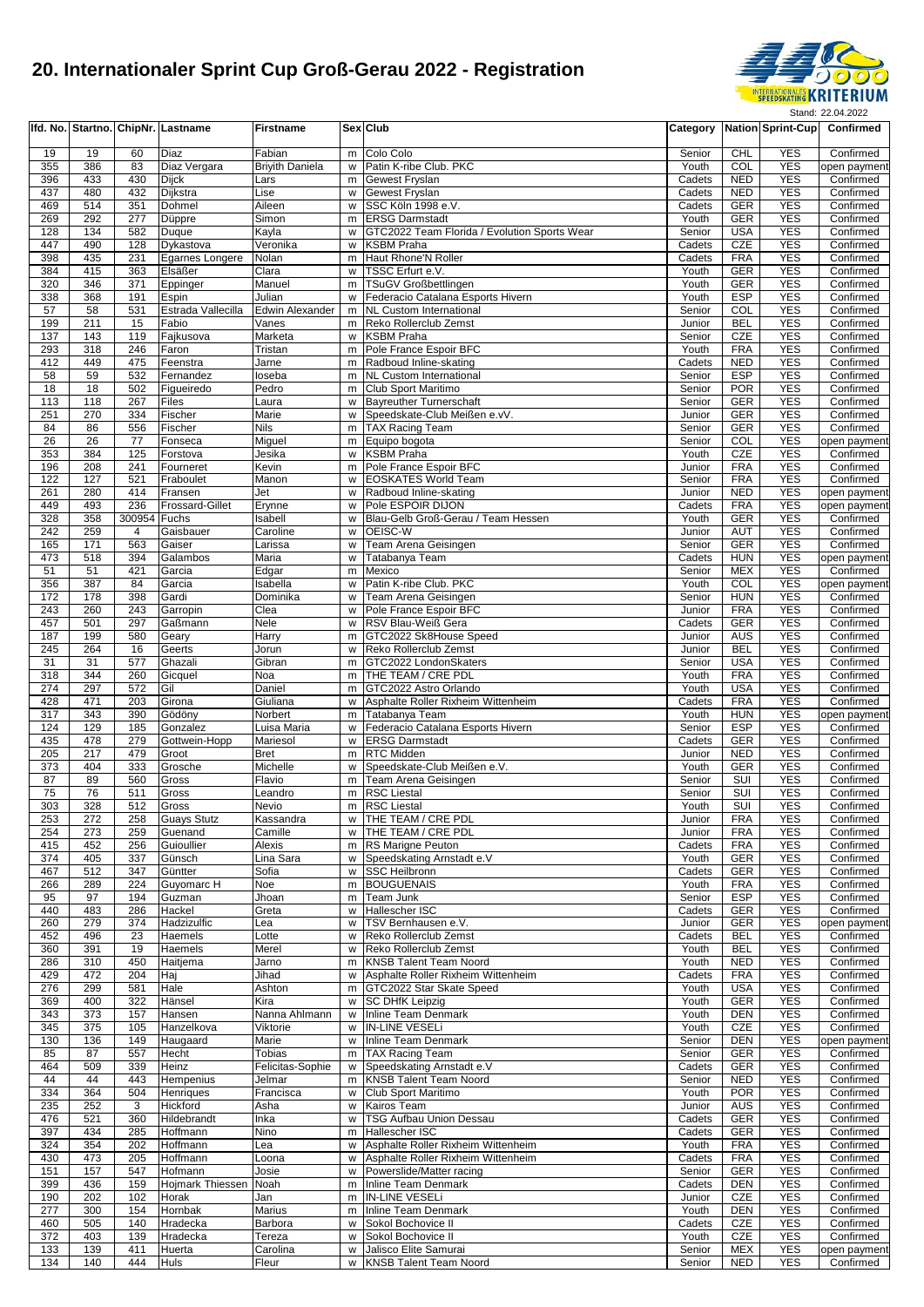

|            |            |                      | Ifd. No. Startno. ChipNr. Lastname   | <b>Firstname</b>      |        | Sex Club                                                              | Category         |                          | <b>Nation Sprint-Cup</b> | Confirmed                 |
|------------|------------|----------------------|--------------------------------------|-----------------------|--------|-----------------------------------------------------------------------|------------------|--------------------------|--------------------------|---------------------------|
| 173        | 179        | 399                  | Hunyadi                              | Anna Laura            | W      | Tornado Team                                                          | Senior           | <b>HUN</b>               | <b>YES</b>               | Confirmed                 |
| 6          | 6          | 195                  | Imenez                               | Alexis                | m      | <b>ACS World Team</b>                                                 | Senior           | <b>FRA</b>               | <b>YES</b>               | Confirmed                 |
| 114        | 119        | 300926               | Imhof                                | Leonie                | W      | Blau-Gelb Groß-Gerau                                                  | Senior           | <b>GER</b>               | <b>YES</b><br><b>YES</b> | Confirmed                 |
| 450<br>278 | 494<br>301 | 237<br>155           | Javez<br>Jeppesen                    | Yse<br>Magnus Normann | w      | Pole ESPOIR DIJON<br>m Inline Team Denmark                            | Cadets<br>Youth  | <b>FRA</b><br><b>DEN</b> | <b>YES</b>               | open payment<br>Confirmed |
| 306        | 331        | 131                  | Jilek                                | Metodei               | m      | <b>RTS Praha</b>                                                      | Youth            | CZE                      | <b>YES</b>               | Confirmed                 |
| 357        | 388        | 85                   | Jimenez Atencia                      | Cher                  | w      | Patin K-ribe Club. PKC                                                | Youth            | COL                      | <b>YES</b>               | open payment              |
| 181        | 192        | 174                  | Jimenez Querencia Alejandro          | Nikolai Bjorklund     | W      | Club Patin Velocidad Rivas                                            | Junior           | <b>ESP</b>               | <b>YES</b><br><b>YES</b> | Confirmed                 |
| 34<br>35   | 34<br>35   | 143<br>144           | Johansen<br>Johansen                 | Sebastian Bjorklui    | m      | Inline Team Denmark<br>m Inline Team Denmark                          | Senior<br>Senior | <b>DEN</b><br><b>DEN</b> | <b>YES</b>               | Confirmed<br>Confirmed    |
| 421        | 458        | 392                  | Jonas                                | Daniel                | m      | Tatabanya Team                                                        | Cadets           | <b>HUN</b>               | <b>YES</b>               | open payment              |
| 36         | 36         | 145                  | Jorgensen                            | Meik Heise            | m      | Inline Team Denmark                                                   | Senior           | <b>DEN</b>               | <b>YES</b>               | Confirmed                 |
| 333        | 363        | 230                  | Julou                                | Maiwenn               | W      | <b>BOUGUENAIS</b>                                                     | Youth            | <b>FRA</b>               | <b>YES</b>               | Confirmed                 |
| 323<br>96  | 353<br>98  | 516<br>400           | Kaiser<br>Kamble                     | Katja<br>Siddhant     | W<br>m | Arena Geisingen inlineSport e.V.<br><b>Team Solaris</b>               | Youth<br>Senior  | <b>GER</b><br><b>IND</b> | <b>YES</b><br><b>YES</b> | Confirmed<br>Confirmed    |
| 404        | 441        | 106                  | Kamensky                             | Vaclav                | m      | <b>KSB Benatky</b>                                                    | Cadets           | <b>CZE</b>               | <b>YES</b>               | Confirmed                 |
| 214        | 226        | 357                  | Kampfenkel                           | Finn Bjarne           | m      | Team Redvil Racer / TSG Aufbau Union Dessau                           | Junior           | <b>GER</b>               | <b>YES</b>               | Confirmed                 |
| 417        | 454        | 405                  | Karanja                              | Charleslet            | m      | Skate Dream Africa                                                    | Cadets           | <b>KEN</b>               | <b>YES</b>               | open payment              |
| 198<br>297 | 210<br>322 | 469<br>472           | Kee<br>Kee                           | Bas<br>Tim            | m      | Radboud Inline-skating<br>m Radboud Inline-skating                    | Junior<br>Youth  | <b>NED</b><br><b>NED</b> | <b>YES</b><br><b>YES</b> | Confirmed<br>Confirmed    |
| 217        | 229        | 373                  | Keitel                               | Jakob                 | m      | TSV Bernhausen e.V.                                                   | Junior           | <b>GER</b>               | <b>YES</b>               | Confirmed                 |
| 211        | 223        | 350                  | Kieser                               | Sebastian             | m      | SSC Köln 1998 e.V.                                                    | Junior           | GER                      | <b>YES</b>               | Confirmed                 |
| 304        | 329        | 292                  | Kloninger                            | Joel                  | m      | RSV Blau-Weiß Gera                                                    | Youth            | <b>GER</b>               | <b>YES</b>               | Confirmed                 |
| 209<br>321 | 221<br>351 | 346<br>425           | Klotz<br>Koelewijn                   | Marvin<br>Maaike      | m<br>w | <b>SSC Heilbronn</b><br>AIJV                                          | Junior<br>Youth  | <b>GER</b><br><b>NED</b> | <b>YES</b><br><b>YES</b> | Confirmed<br>Confirmed    |
| 249        | 268        | 481                  | Koot                                 | Patricia              | W      | <b>RTC Zuid West Inline</b>                                           | Junior           | <b>NED</b>               | <b>YES</b>               | Confirmed                 |
| 131        | 137        | 101                  | Korvasova                            | Lucie                 | W      | <b>IN-LINE VESELI</b>                                                 | Senior           | CZE                      | <b>YES</b>               | Confirmed                 |
| 441        | 484        | 380                  | Kosa                                 | Dina                  | W      | Hodmezövasarhely                                                      | Cadets           | <b>HUN</b>               | <b>YES</b>               | open payment              |
| 237<br>256 | 254<br>275 | 448<br>370           | Koster<br>Kotz                       | Dinly<br>Saskia       | w<br>W | <b>KNSB Talent Team Noord</b><br><b>TSuGV Großbettlingen</b>          | Junior<br>Junior | <b>NED</b><br><b>GER</b> | <b>YES</b><br><b>YES</b> | Confirmed<br>Confirmed    |
| 280        | 303        | 103                  | Kovarik                              | Jakub                 | m      | <b>IN-LINE VESELI</b>                                                 | Youth            | CZE                      | <b>YES</b>               | Confirmed                 |
| 474        | 519        | 395                  | Kovats                               | Kinga                 | w      | Tatabanya Team                                                        | Cadets           | <b>HUN</b>               | <b>YES</b>               | open payment              |
| 459        | 503        | 135                  | Kratochvilova                        | Pavla                 | W      | <b>RTS Praha</b>                                                      | Cadets           | CZE                      | <b>YES</b>               | Confirmed                 |
| 418<br>62  | 455        | 10<br>$\overline{7}$ | Krojer                               | Daniel                | m      | <b>STU Eisenstadt</b>                                                 | Cadets           | <b>AUT</b>               | <b>YES</b><br><b>YES</b> | Confirmed                 |
| 465        | 63<br>510  | 340                  | Kromoser<br>Krüger                   | Christian<br>Amelie   | m      | ÖISC-Burgenland - Aowheels<br>w Speedskating Arnstadt e.V             | Senior<br>Cadets | <b>AUT</b><br><b>GER</b> | <b>YES</b>               | Confirmed<br>Confirmed    |
| 419        | 456        | 354                  | Kubik                                | Niklas                | m.     | SV Flaeming-Skate e.V.                                                | Cadets           | <b>GER</b>               | <b>YES</b>               | Confirmed                 |
| 212        | 224        | 353                  | Kubik                                | Tim                   | m      | SV Flaeming-Skate e.V.                                                | Junior           | <b>GER</b>               | <b>YES</b>               | Confirmed                 |
| 416        | 453        | 296                  | Kundisch                             | Colin                 | m      | RSV Blau-Weiß Gera                                                    | Cadets           | <b>GER</b>               | <b>YES</b>               | Confirmed                 |
| 444<br>24  | 487<br>24  | 510<br>429           | Kurth<br>Kwant                       | Manisha<br>Remon      | w<br>m | Inline Club Mittelland<br><b>DoubleFF</b>                             | Cadets<br>Senior | <b>SUI</b><br><b>NED</b> | <b>YES</b><br><b>YES</b> | Confirmed<br>Confirmed    |
| 335        | 365        | 505                  | Ladeira                              | Leonor                | W      | Club Sport Maritimo                                                   | Youth            | <b>POR</b>               | <b>YES</b>               | Confirmed                 |
| 461        | 506        | 335                  | Langerfeld                           | Llese                 | W      | Speedskate-Club Meißen e.vV.                                          | Cadets           | <b>GER</b>               | <b>YES</b>               | Confirmed                 |
| 445        | 488        | 163                  | Lau                                  | Luna-Marie            | W      | Inline Team Denmark                                                   | Cadets           | <b>DEN</b>               | <b>YES</b>               | Confirmed                 |
| 262<br>71  | 285<br>72  | 210<br>254           | Le Tilly<br>Lecomte                  | Paul<br>Kyle          |        | m Association Sportive Toutes Aides<br>m Roller Provence Mediterranee | Youth<br>Senior  | <b>FRA</b><br><b>FRA</b> | <b>YES</b><br><b>YES</b> | Confirmed<br>Confirmed    |
| 362        | 393        | 35                   | Leemans                              | Louka                 | W      | Rolschaatsclub Heverlee                                               | Youth            | <b>BEL</b>               | <b>YES</b>               | Confirmed                 |
| 14         | 14         | 520                  | Lehnertz                             | Timo                  | m      | <b>BONT Skate</b>                                                     | Senior           | <b>GER</b>               | <b>YES</b>               | Confirmed                 |
| 411        | 448        | 249                  | Lenglin                              | Paul                  | m      | Pole France Espoir BFC                                                | Cadets           | <b>FRA</b>               | <b>YES</b>               | Confirmed                 |
| 453<br>231 | 497<br>248 | 24<br>152            | Leyers<br>Lindenskov                 | Noor<br>Natascha      | W<br>w | Reko Rollerclub Zemst<br>Inline Team Denmark                          | Cadets<br>Junior | <b>BEL</b><br><b>DEN</b> | <b>YES</b><br><b>YES</b> | Confirmed<br>Confirmed    |
| 37         | 37         | 146                  | Lindenskov                           | Oliver                |        | m Inline Team Denmark                                                 | Senior           | DEN                      | YES                      | Confirmed                 |
| 104        | 106        | 49                   | Lippens                              | <b>Brecht</b>         | m      | Zwaantjes Rollerclub Zandvoorde                                       | Senior           | <b>BEL</b>               | <b>YES</b>               | Confirmed                 |
| 225        | 242        | 180                  | Llop                                 | Hannah                | w      | <b>CPV EL PRAT</b>                                                    | Junior           | <b>ESP</b>               | <b>YES</b>               | open payment              |
| 29<br>138  | 29<br>144  | 182<br>120           | Llop<br>Lokvencova                   | Nil<br>Andrea         | m<br>w | Federacio Catalana Esports Hivern<br><b>KSBM Praha</b>                | Senior<br>Senior | <b>ESP</b><br>CZE        | <b>YES</b><br><b>YES</b> | Confirmed<br>Confirmed    |
| 155        | 161        | 552                  | Luciani                              | Veronica              | W      | Rollerblade World Team                                                | Senior           | ITA                      | <b>YES</b>               | Confirmed                 |
| 232        | 249        | 153                  | Lundsted                             | Dicte R.              | W      | Inline Team Denmark                                                   | Junior           | <b>DEN</b>               | <b>YES</b>               | Confirmed                 |
| 400        | 437        | 160                  | Lundsted                             | Theis R               | m      | Inline Team Denmark                                                   | Cadets           | <b>DEN</b>               | <b>YES</b>               | Confirmed                 |
| 344<br>427 | 374<br>470 | 158<br>517           | Madsen<br>Majewska                   | Sarah<br>∟ena         | w<br>w | Inline Team Denmark<br>Arena Geisingen inlineSport e.V.               | Youth<br>Cadets  | DEN<br><b>GER</b>        | <b>YES</b><br><b>YES</b> | Confirmed<br>Confirmed    |
| 45         | 45         | 117                  | Malecek                              | Erik                  | m      | <b>KSBM Praha</b>                                                     | Senior           | CZE                      | <b>YES</b>               | Confirmed                 |
| 193        | 205        | 121                  | Malecek                              | Patrik                | m      | <b>KSBM Praha</b>                                                     | Junior           | CZE                      | <b>YES</b>               | Confirmed                 |
| 454        | 498        | 25                   | Malu                                 | Louise                | w      | Reko Rollerclub Zemst                                                 | Cadets           | <b>BEL</b>               | <b>YES</b>               | Confirmed                 |
| 361<br>98  | 392<br>100 | 20<br>369            | Malu<br>Mammen                       | Marie<br>Lorenz       | w<br>m | Reko Rollerclub Zemst<br>TSuGV Großbettlingen                         | Youth<br>Senior  | <b>BEL</b><br><b>GER</b> | <b>YES</b><br><b>YES</b> | Confirmed<br>Confirmed    |
| 5          | 5          | 541                  | Mantilla                             | Jacobo                | m      | Powerslide International Team                                         | Senior           | COL                      | <b>YES</b>               | Confirmed                 |
| 431        | 474        | 206                  | Marbacher                            | Lea                   | w      | Asphalte Roller Rixheim Wittenheim                                    | Cadets           | <b>FRA</b>               | <b>YES</b>               | Confirmed                 |
| 389        | 420        | 52                   | Marlein                              | Caley                 | w      | Zwaantjes Rollerclub Zandvoorde                                       | Youth            | <b>BEL</b>               | <b>YES</b>               | Confirmed                 |
| 313<br>52  | 339<br>52  | 345<br>422           | Marosi<br>Martinez                   | Maurice<br>Jorge      | m      | Speedteam Bodensee<br>m Mexico                                        | Youth<br>Senior  | GER<br><b>MEX</b>        | <b>YES</b><br><b>YES</b> | Confirmed<br>Confirmed    |
| 120        | 125        | 178                  | <b>Martinez Martin</b>               | Noelia                | W      | <b>CPV EL PRAT</b>                                                    | Senior           | <b>ESP</b>               | <b>YES</b>               | Confirmed                 |
| 38         | 38         | 147                  | Mastrup                              | Niclas                | m      | Inline Team Denmark                                                   | Senior           | <b>DEN</b>               | <b>YES</b>               | Confirmed                 |
| 39         | 39         | 148                  | Mastrup                              | Sune                  | m      | Inline Team Denmark                                                   | Senior           | <b>DEN</b>               | <b>YES</b>               | Confirmed                 |
| 159<br>59  | 165<br>60  | 265<br>533           | Mcinerney<br>Medard                  | Lucy<br>Indra         | W<br>m | Skate13 Racing Team<br>NL Custom International                        | Senior<br>Senior | <b>GBR</b><br><b>BEL</b> | <b>YES</b><br><b>YES</b> | Confirmed<br>Confirmed    |
| 68         | 69         | 468                  | Meijer                               | Bas                   | m      | Radboud Inline-skating                                                | Senior           | <b>NED</b>               | <b>YES</b>               | Confirmed                 |
| 275        | 298        | 574                  | Melton                               | Jacob                 | m      | GTC2022 Cadomotus Team Florida                                        | Youth            | <b>USA</b>               | <b>YES</b>               | Confirmed                 |
| 4          | 4          | 544                  | Mende                                | Jan Martin            | m      | Powerslide International Team                                         | Senior           | GER                      | <b>YES</b>               | Confirmed                 |
| 287<br>375 | 311<br>406 | 451<br>9             | Metz                                 | Robin                 |        | m KNSB Talent Team Noord<br><b>STU Eisenstadt</b>                     | Youth<br>Youth   | <b>NED</b><br><b>AUT</b> | <b>YES</b><br><b>YES</b> | Confirmed                 |
| 46         | 46         | 459                  | Mezgolits<br>middelkoop              | Katharina<br>marc     | W<br>m | <b>KTT Midden-Oost</b>                                                | Senior           | <b>NED</b>               | <b>YES</b>               | Confirmed<br>Confirmed    |
| 222        | 239        | 300953 Militello     |                                      | Sarah                 | w      | Blau-Gelb Groß-Gerau / Team Hessen                                    | Junior           | <b>GER</b>               | <b>YES</b>               | Confirmed                 |
| 216        | 228        | 358                  | Milling                              | Finn                  | m      | <b>TSG Aufbau Union Dessau</b>                                        | Junior           | GER                      | <b>YES</b>               | Confirmed                 |
| 233<br>121 | 250<br>126 | 287<br>179           | Mittler<br>Modernell Sanchez Ariadna | Pia-Elisa             |        | w   Tanixs Racingteam<br>w CPV EL PRAT                                | Junior<br>Senior | GER<br><b>ESP</b>        | <b>YES</b><br>YES        | Confirmed<br>Confirmed    |
|            |            |                      |                                      |                       |        |                                                                       |                  |                          |                          |                           |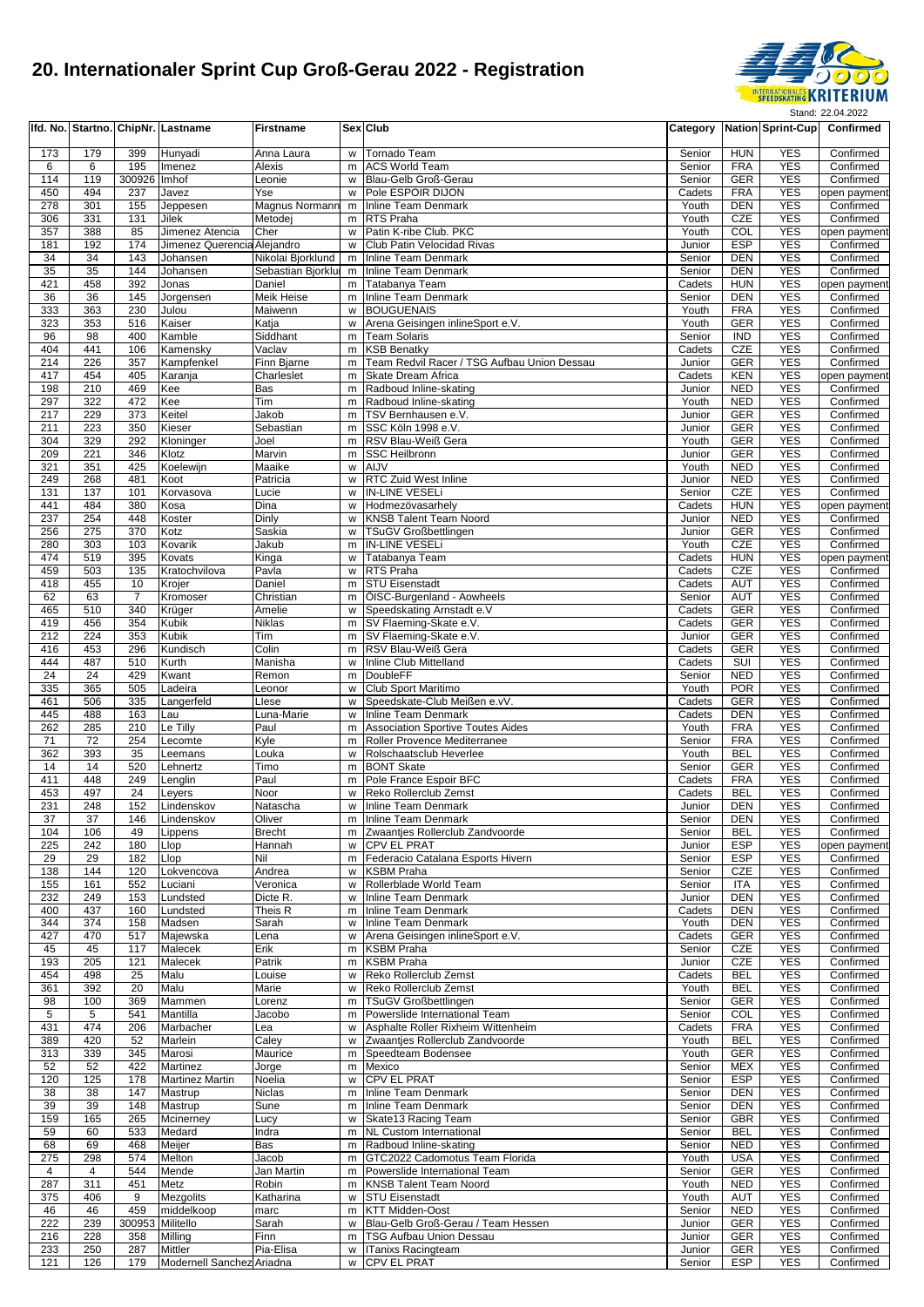

|                |                |                      | Ifd. No. Startno. ChipNr. Lastname | <b>Firstname</b>               |         | Sex Club                                                             |                     |                          |                          | Category Nation Sprint-Cup Confirmed |
|----------------|----------------|----------------------|------------------------------------|--------------------------------|---------|----------------------------------------------------------------------|---------------------|--------------------------|--------------------------|--------------------------------------|
| 101            | 103            | 97                   | Molina Valderrama Daniel Aaron     |                                | m       | Valle Oro Puro                                                       | Senior              | COL                      | <b>YES</b>               | open payment                         |
| 8              | 8              | 199                  | Monnier                            | Loan                           | m       | Asphalte Roller Rixheim Wittenheim                                   | Senior              | <b>FRA</b>               | <b>YES</b>               | Confirmed                            |
| 291            | 315            | 463                  | Mooijman                           | Jan                            | m       | KTT noord-west                                                       | Youth               | <b>NED</b>               | <b>YES</b>               | Confirmed                            |
| 239<br>346     | 256<br>376     | 461<br>415           | Mooijman<br>Mora Garduno           | Melissa<br>Sara Matilde        | W       | w KTT noord-west<br>Jalisco Elite Samurai                            | Junior<br>Youth     | <b>NED</b><br><b>MEX</b> | <b>YES</b><br><b>YES</b> | Confirmed<br>open payment            |
| 20             | 20             | 61                   | <b>Morales Parra</b>               | Jeremias Anto                  | m       | Colo Colo                                                            | Senior              | CHL                      | <b>YES</b>               | Confirmed                            |
| 182            | 193            | 175                  | Moran                              | Ignacio                        | m       | Club Patin Velocidad Rivas                                           | Junior              | <b>ESP</b>               | <b>YES</b>               | Confirmed                            |
| 17             | 17             | 173                  | Morell                             | David                          | m       | Ciudad del Turia                                                     | Senior              | <b>ESP</b>               | <b>YES</b>               | open payment                         |
| 125<br>475     | 130<br>520     | 186<br>396           | Moreno<br>Morotz                   | Teresa<br>Zsuzsanna            | w<br>w  | Federacio Catalana Esports Hivern<br>Tatabanya Team                  | Senior<br>Cadets    | <b>ESP</b><br><b>HUN</b> | <b>YES</b><br><b>YES</b> | Confirmed<br>open payment            |
| 78             | 79             | 402                  | <b>Morris</b>                      | Samuel                         | m       | Skate13                                                              | Senior              | <b>ITA</b>               | <b>YES</b>               | Confirmed                            |
| 149            | 155            | 253                  | Moulis                             | Chloe                          | m       | Pole France Roller                                                   | Senior              | <b>FRA</b>               | <b>YES</b>               | Confirmed                            |
| 405            | 442            | 107                  | Muchka                             | Jan                            | m       | <b>KSB Benatky</b>                                                   | Cadets              | CZE                      | <b>YES</b>               | open payment                         |
| 221<br>314     | 238<br>340     | 300929 Muders<br>492 | Muhammad                           | Lilia<br>Asif                  | w<br>m  | Blau-Gelb Groß-Gerau<br>SVO Oudewater                                | Junior<br>Youth     | <b>GER</b><br><b>NED</b> | <b>YES</b><br><b>YES</b> | Confirmed<br>Confirmed               |
| 363            | 394            | 36                   | Mulder                             | Eline                          | w       | Rolschaatsclub Heverlee                                              | Youth               | <b>BEL</b>               | <b>YES</b>               | Confirmed                            |
| 201            | 213            | 29                   | Mulder                             | Tom                            | m       | Rolschaatsclub Heverlee                                              | Junior              | <b>BEL</b>               | <b>YES</b>               | Confirmed                            |
| 106            | 108            | 407                  | Muthiani Ssendege Geofrey          |                                | m       | Sprint Skating Club Kenya                                            | Senior              | <b>KEN</b>               | <b>YES</b><br><b>YES</b> | open payment                         |
| 107<br>240     | 109<br>257     | 408<br>462           | Mututa Mwanthi<br>Narain           | Andrew<br>Lataesha             | m<br>w  | Sprint Skating Club Kenya<br>KTT noord-west                          | Senior<br>Junior    | <b>KEN</b><br><b>NED</b> | <b>YES</b>               | open payment<br>Confirmed            |
| 350            | 381            | 455                  | Nijboer                            | Sophie                         | w       | <b>KNSB Talent Team Noord</b>                                        | Youth               | <b>NED</b>               | <b>YES</b>               | Confirmed                            |
| 80             | 81             | 484                  | Nijenhuis                          | Glenn                          | m       | Skeelerclub Oost Veluwe                                              | Senior              | <b>NED</b>               | <b>YES</b>               | Confirmed                            |
| 380            | 411            | 406                  | Nilssen                            | Paula Ellen                    | W       | Team Kenya<br>Valle Oro Puro                                         | Youth               | <b>KEN</b>               | <b>YES</b><br><b>YES</b> | open payment                         |
| 259<br>229     | 278<br>246     | 100<br>571           | Nochez<br>Nodarse                  | Ivone<br>Paige                 | W<br>m. | GTC2022 ASTRO OMP                                                    | Junior<br>Junior    | <b>ELS</b><br><b>USA</b> | <b>YES</b>               | open payment<br>Confirmed            |
| 139            | 145            | 465                  | Noordergraaf                       | Nikki                          | w       | <b>KTT Zuidwest Inline</b>                                           | Senior              | <b>NED</b>               | <b>YES</b>               | Confirmed                            |
| 281            | 304            | 104                  | Novacek                            | Ondrej                         | m       | IN-LINE VESELI                                                       | Youth               | CZE                      | <b>YES</b>               | Confirmed                            |
| 279            | 302            | 156                  | <b>Nube</b>                        | Christoffer                    | m       | Inline Team Denmark                                                  | Youth               | <b>DEN</b>               | <b>YES</b>               | Confirmed                            |
| 241<br>206     | 258<br>218     | 539<br>320           | Ohl<br>Ohme                        | Leonie Florence<br>Tamino      |         | w NL Custom International<br>m SC DHfK Leipzig                       | Junior<br>Junior    | <b>GER</b><br><b>GER</b> | <b>YES</b><br><b>YES</b> | Confirmed<br>Confirmed               |
| 244            | 261            | 244                  | Omphalius                          | Mae                            | W       | Pole France Espoir BFC                                               | Junior              | <b>FRA</b>               | <b>YES</b>               | Confirmed                            |
| 248            | 267            | 480                  | Oosterwijk                         | Sanne                          | w       | RTC Midden                                                           | Junior              | <b>NED</b>               | <b>YES</b>               | Confirmed                            |
| 403            | 440            | 419                  | Ordonez                            | Jayden                         | m       | Jalisco Elite Samurai                                                | Cadets              | <b>MEX</b>               | <b>YES</b>               | open payment                         |
| 127<br>162     | 133<br>168     | 575<br>558           | Orndorff<br>Otto                   | Erica<br>Angelina              | w<br>w  | GTC2022 Kitlab Fastforward<br><b>TAX Racing Team</b>                 | Senior<br>Senior    | <b>USA</b><br><b>GER</b> | <b>YES</b><br><b>YES</b> | Confirmed<br>Confirmed               |
| 42             | 42             | 410                  | Paez                               | Pedro Jose                     | m       | Jalisco Elite Samurai                                                | Senior              | <b>MEX</b>               | <b>YES</b>               | open paymen                          |
| 53             | 53             | 423                  | Paez Cuellar                       | Mike Alejandro                 | m       | Mexico                                                               | Senior              | <b>MEX</b>               | <b>YES</b>               | open payment                         |
| 379            | 410            | 391                  | Palakovics                         | Fanni                          | w       | Tatabanya Team                                                       | Youth               | <b>HUN</b>               | <b>YES</b>               | open payment                         |
| 385<br>294     | 416<br>319     | 364<br>247           | Panitz<br>Paquet                   | <b>Collyn Lucyl</b><br>Charles | W<br>m. | TSSC Erfurt e.V.<br>Pole France Espoir BFC                           | Youth<br>Youth      | <b>GER</b><br><b>FRA</b> | <b>YES</b><br><b>YES</b> | Confirmed<br>Confirmed               |
| 341            | 371            | 578                  | Pasquarella                        | Gabriella                      | w       | GTC2022 Simmons Racing Team Florida                                  | Youth               | <b>USA</b>               | <b>YES</b>               | Confirmed                            |
| 32             | 32             | 579                  | Pasquarella                        | Michael                        | m       | GTC2022 Simmons Team Florida                                         | Senior              | <b>USA</b>               | <b>YES</b>               | Confirmed                            |
| 336            | 366            | 65                   | Pasten Le-fort                     | Catalina                       | w       | Colo Colo                                                            | Youth               | CHL                      | <b>YES</b>               | Confirmed                            |
| 140<br>292     | 146<br>316     | 523<br>80            | Pedronno<br>Pena                   | Mathilde<br>Carlos             | w<br>m  | Mariani Skates<br>Leopardos del sur                                  | Senior<br>Youth     | <b>FRA</b><br>COL        | <b>YES</b><br><b>YES</b> | Confirmed<br>open payment            |
| 394            | 431            | 278                  | Pereira                            | Carlos                         | m       | <b>ERSG Darmstadt</b>                                                | Cadets              | <b>GER</b>               | <b>YES</b>               | Confirmed                            |
| 119            | 124            | 63                   | Perez                              | Romina                         | W       | Colo Colo                                                            | Senior              | <b>CHL</b>               | <b>YES</b>               | Confirmed                            |
| 282            | 305            | 288                  | Pescheck                           | Elias                          | m       | ITanixs Racingteam<br>Team Redvil Racer / TSG Aufbau Union Dessau    | Youth               | <b>GER</b>               | <b>YES</b><br><b>YES</b> | Confirmed                            |
| 171<br>224     | 177<br>241     | 356<br>221           | Petry<br>Plouhinec                 | Franziska<br>Aubane            | W<br>W  | <b>BOUGUENAIS</b>                                                    | Senior<br>Junior    | <b>GER</b><br><b>FRA</b> | <b>YES</b>               | Confirmed<br>Confirmed               |
| 446            | 489            | 109                  | Pnovska                            | Anna                           | w       | <b>KSB Benatky</b>                                                   | Cadets              | CZE                      | <b>YES</b>               | Confirmed                            |
| 407            | 444            | 126                  | Podlipsky                          | Jachym                         |         | m KSBM Praha                                                         | Cadets              | CZE                      | YES                      | Confirmed                            |
| 366            | 397            | 133                  | Pracharova                         | Johana                         |         | w RTS Praha<br>w RTS Praha                                           | Youth               | CZE                      | <b>YES</b><br><b>YES</b> | Confirmed                            |
| 367<br>307     | 398<br>332     | 134<br>132           | Pracharova<br>Prochazka            | Monika<br>Marek                | m       | RTS Praha                                                            | Youth<br>Youth      | CZE<br>CZE               | <b>YES</b>               | Confirmed<br>Confirmed               |
| 97             | 99             | 141                  | Prokop                             | Michal                         | m       | <b>TEMPISH Heartbeat Inline</b>                                      | Senior              | CZE                      | <b>YES</b>               | Confirmed                            |
| 83             | 85             | 555                  | Pucklitzsch                        | Ron                            | m       | <b>Takino Germany</b>                                                | Senior              | <b>GER</b>               | <b>YES</b>               | Confirmed                            |
| 55<br>21       | 56<br>21       | 529<br>498           | Ramali<br>Ramirez                  | Etienne<br>Alexander           | m<br>m  | <b>NL Custom</b><br>Coyote Inline                                    | Senior<br>Senior    | <b>GER</b><br>PER        | <b>YES</b><br><b>YES</b> | Confirmed<br>Confirmed               |
| 91             | 93             | 69                   | Ramirez                            | Hugo                           | m       | <b>Team Chile</b>                                                    | Senior              | CHL                      | <b>YES</b>               | open payment                         |
| 311            | 337            | 138                  | Remes                              | Matej                          | m       | Sokol Bochovice II                                                   | Youth               | CZE                      | <b>YES</b>               | Confirmed                            |
| 337            | 367            | 282                  | Remmert                            | Hannah                         | w       | <b>ERSG Darmstadt / Team Hessen</b>                                  | Youth               | <b>GER</b>               | <b>YES</b>               | Confirmed                            |
| 267<br>146     | 290<br>152     | 225<br>238           | Remond<br>Rencker                  | Matys<br>Jeanne                | m       | <b>BOUGUENAIS</b><br>w Pole France                                   | Youth<br>Senior     | <b>FRA</b><br><b>FRA</b> | <b>YES</b><br><b>YES</b> | Confirmed<br>Confirmed               |
| 252            | 271            | 384                  | Ress                               | Lolita                         | w       | Szombathelyi Sportiskola                                             | Junior              | <b>HUN</b>               | <b>YES</b>               | open payment                         |
| 257            | 276            | 377                  | Reußner                            | Aliyah                         | W       | <b>Turbine Halle</b>                                                 | Junior              | <b>GER</b>               | <b>YES</b>               | Confirmed                            |
| 255            | 274            | 362                  | Reyer                              | Sina                           | w       | TSSC Erfurt e.V.                                                     | Junior              | <b>GER</b>               | <b>YES</b>               | Confirmed                            |
| 414<br>183     | 451<br>194     | 39<br>176            | Reynaerts<br>Rezzonico Blanco      | Lukas<br>Alexander             | m<br>m  | Rolschaatsclub Tienen<br>CLUB PATIN VELOCIDAD RIVAS                  | Schüler A<br>Junior | <b>BEL</b><br><b>ESP</b> | <b>YES</b><br><b>YES</b> | Confirmed<br>Confirmed               |
| 12             | 12             | 76                   | Rico                               | Mateo                          |         | m Bogota Elite                                                       | Senior              | COL                      | <b>YES</b>               | Confirmed                            |
| $\overline{7}$ | $\overline{7}$ | 197                  | Ridolfi                            | Thomas                         |         | m AM Sports                                                          | Senior              | <b>FRA</b>               | <b>YES</b>               | Confirmed                            |
| 238            | 255            | 123                  | Rihova                             | Veronika                       | W       | <b>KSBM Praha</b>                                                    | Junior              | CZE                      | <b>YES</b>               | Confirmed                            |
| 3<br>126       | 3<br>132       | 543<br>573           | Rijhnen<br>Rodgers                 | Felix<br>Kelsey                | m<br>m  | Powerslide International Team<br>GTC2022 Bont USA Fast Foward racing | Senior<br>Senior    | <b>GER</b><br><b>USA</b> | <b>YES</b><br><b>YES</b> | Confirmed<br>Confirmed               |
| 339            | 369            | 192                  | Rodriguez                          | Ona                            | w       | Federacio Catalana Esports Hivern                                    | Youth               | <b>ESP</b>               | <b>YES</b>               | Confirmed                            |
| 347            | 377            | 416                  | Rodriguez Castane Carolina Nayeli  |                                | W       | Jalisco Elite Samurai                                                | Youth               | MEX                      | <b>YES</b>               | open payment                         |
| 381            | 412            | 262                  | Roger                              | Sarah                          | w       | THE TEAM / CRE PDL                                                   | Youth               | <b>FRA</b>               | <b>YES</b>               | Confirmed                            |
| 27<br>185      | 27<br>197      | 275<br>187           | Röhrich<br>Roldan                  | Florian<br>Ivan                | m       | <b>ERSG Darmstadt</b><br>m Federacio Catalana Esports Hivern         | Senior<br>Junior    | <b>GER</b><br><b>ESP</b> | <b>YES</b><br><b>YES</b> | Confirmed<br>Confirmed               |
| 376            | 407            | 387                  | Roman                              | Fruzsina                       | W       | Szombathelyi Sportiskola                                             | Youth               | <b>HUN</b>               | <b>YES</b>               | open payment                         |
| 15             | 15             | 218                  | Royer                              | Clement                        | m       | <b>BOUGUENAIS</b>                                                    | Senior              | <b>FRA</b>               | <b>YES</b>               | Confirmed                            |
| 432            | 475            | 207                  | Rozek                              | Marilou                        | w       | Asphalte Roller Rixheim Wittenheim                                   | Cadets              | <b>FRA</b><br><b>GER</b> | <b>YES</b>               | Confirmed                            |
| 263<br>179     | 286<br>190     | 319<br>317           | Rudolph<br>Rudolph                 | Jon<br>Luca                    | m<br>w  | RSV Blau-Weiß Gera - Aufbau Team<br>RSV Blau-Weiß Gera - Aufbau Team | Youth<br>Junior     | GER                      | <b>YES</b><br><b>YES</b> | Confirmed<br>Confirmed               |
| 150            | 156            | 542                  | Rueda                              | Gabriela                       | W       | Powerslide International Team                                        | Senior              | COL                      | <b>YES</b>               | Confirmed                            |
| 271            | 294            | 190                  | Ruiz                               | Iker                           |         | m Federacio Catalana Esports Hivern                                  | Youth               | ESP                      | <b>YES</b>               | Confirmed                            |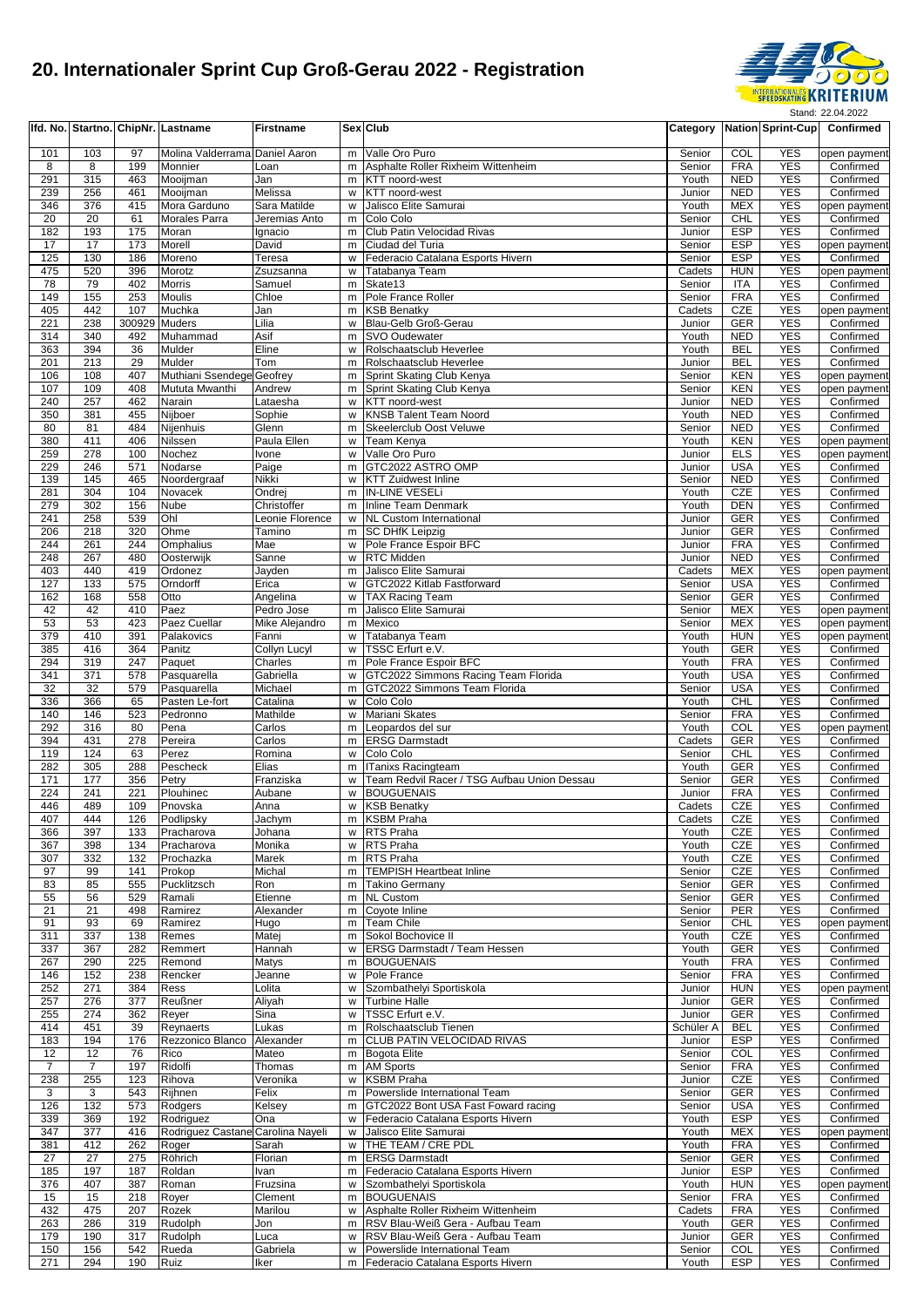

|                 |                |                       | Ifd. No. Startno. ChipNr. Lastname | <b>Firstname</b>      |        | Sex Club                                                           |                  |                          | Category Nation Sprint-Cup | Confirmed                 |
|-----------------|----------------|-----------------------|------------------------------------|-----------------------|--------|--------------------------------------------------------------------|------------------|--------------------------|----------------------------|---------------------------|
| 77              | 78             | 329                   | Rumpf                              | Martin                | m      | <b>Skate Team Celle</b>                                            | Senior           | GER                      | <b>YES</b>                 | Confirmed                 |
| 23              | 23             | 177                   | Sanchez Piquero                    | Daniel                | m      | <b>CPV EL PRAT</b>                                                 | Senior           | <b>ESP</b>               | <b>YES</b>                 | Confirmed                 |
| 157             | 163            | 290                   | Sänger                             | Anna                  | W      | RSV Blau-Weiß Gera                                                 | Senior           | <b>GER</b>               | <b>YES</b>                 | Confirmed                 |
| 247             | 266            | 291                   | Sänger                             | Marie                 | W      | RSV Blau-Weiß Gera                                                 | Junior           | <b>GER</b>               | <b>YES</b>                 | Confirmed                 |
| 30              | 30             | 78                    | Saraza                             | Simon                 | m      | <b>Grandes Paisas</b>                                              | Senior           | COL                      | <b>YES</b>                 | Confirmed                 |
| 189<br>386      | 201<br>417     | 150<br>366            | Sass<br>Schaefer                   | Frederik<br>Annemarie | m<br>W | Inline Team Denmark<br>TSSC Erfurt e.V.                            | Junior<br>Youth  | <b>DEN</b><br><b>GER</b> | <b>YES</b><br><b>YES</b>   | Confirmed<br>Confirmed    |
| 135             | 141            | 445                   | Schenk                             | Sascha                | w      | <b>KNSB Talent Team Noord</b>                                      | Senior           | <b>NED</b>               | <b>YES</b>                 | Confirmed                 |
| 424             | 461            | 368                   | Schickler                          | Niklas                | m      | TSSC Erfurt e.V.                                                   | Cadets           | <b>GER</b>               | <b>YES</b>                 | Confirmed                 |
| 359             | 390            | 474                   | Schilder                           | Sofia                 | W      | Radboud Inline-skating                                             | Youth            | <b>NED</b>               | <b>YES</b>                 | Confirmed                 |
| 115             | 120            | 300927                | Schimek                            | Laethisia             | W      | Blau-Gelb Groß-Gerau                                               | Senior           | <b>GER</b>               | <b>YES</b>                 | Confirmed                 |
| 40              | 40             | 439                   | Schipper                           | Kay                   | m      | <b>ISP Skateboulevard</b>                                          | Senior           | <b>NED</b>               | <b>YES</b>                 | Confirmed                 |
| 180             | 191            | 318                   | Schmidt                            | Oskar                 | w      | RSV Blau-Weiß Gera - Aufbau Team                                   | Junior           | GER                      | <b>YES</b>                 | Confirmed                 |
| 94<br>462       | 96<br>507      | 172<br>336            | Schmidt                            | Stefan Due<br>Selina  | m<br>W | Team District10 MSportsWear<br>Speedskate-Club Meißen e.vV.        | Senior           | <b>DEN</b><br><b>GER</b> | <b>YES</b><br><b>YES</b>   | Confirmed                 |
| 272             | 295            | 284                   | Schnee<br>Schneider                | Paul                  | m      | Gettorfer TV                                                       | Cadets<br>Youth  | <b>GER</b>               | <b>YES</b>                 | Confirmed<br>Confirmed    |
| 111             | 116            | 315                   | Schübl                             | Hanna                 | w      | RSV Blau-Weiß Gera - Aufbau Team                                   | Senior           | <b>GER</b>               | <b>YES</b>                 | Confirmed                 |
| 364             | 395            | 294                   | Schumann                           | Lina                  | w      | RSV Blau-Weiß Gera                                                 | Youth            | <b>GER</b>               | <b>YES</b>                 | Confirmed                 |
| 219             | 236            | 514                   | Schwörer                           | Pia                   | m      | Arena Geisingen inlineSport e.V.                                   | Junior           | <b>GER</b>               | <b>YES</b>                 | Confirmed                 |
| 340             | 370            | 193                   | Seoane                             | Monica                | W      | Federacio Catalana Esports Hivern                                  | Youth            | <b>ESP</b>               | <b>YES</b>                 | Confirmed                 |
| $\overline{22}$ | 22             | 500                   | Sepulveda                          | Sebastian             | m      | Coyote Inline                                                      | Senior           | <b>PER</b>               | <b>YES</b>                 | Confirmed                 |
| 433             | 476            | 208                   | Serriere                           | Kiara                 | w      | Asphalte Roller Rixheim Wittenheim                                 | Cadets           | <b>FRA</b>               | <b>YES</b>                 | Confirmed                 |
| 312<br>92       | 338<br>94      | 341<br>70             | Seyfarth<br>Silva                  | Jannes<br>Emanuelle   | m<br>m | Speedskating Leipzig e.V.<br>Team Chile                            | Youth<br>Senior  | <b>GER</b><br>CHL        | <b>YES</b><br><b>YES</b>   | Confirmed<br>open payment |
| 93              | 95             | 71                    | Silva                              | Lucas                 | m      | <b>Team Chile</b>                                                  | Senior           | <b>CHL</b>               | <b>YES</b>                 | open payment              |
| 393             | 430            | 213                   | Silvestre - Striegel               | Damien                | m      | <b>Bischheim Strasbourg Skating</b>                                | Cadets           | <b>FRA</b>               | <b>YES</b>                 | Confirmed                 |
| 220             | 237            | 201                   | Simon                              | Maelya                | m      | Asphalte Roller Rixheim Wittenheim                                 | Junior           | <b>FRA</b>               | <b>YES</b>                 | Confirmed                 |
| 9               | 9              | 200                   | Simon                              | Pierre                | m      | Asphalte Roller Rixheim Wittenheim                                 | Senior           | <b>FRA</b>               | <b>YES</b>                 | Confirmed                 |
| 213             | 225            | 382                   | Sipos                              | Janos                 | m      | Szombathelyi Sportiskola                                           | Junior           | <b>HUN</b>               | <b>YES</b>                 | open payment              |
| 72              | 73             | 255                   | Sivilier                           | Yvan                  | m      | Team Arena Geisingen                                               | Senior           | <b>FRA</b>               | <b>YES</b>                 | Confirmed                 |
| 186             | 198            | 570                   | <b>Smokey Groves</b>               | Hayden                | m      | GTC2022 AO Wheels International Wolverines Speed Team              | Junior           | <b>USA</b>               | <b>YES</b>                 | Confirmed                 |
| 194<br>166      | 206<br>172     | 122<br>564            | Snajdr<br>Soberanis                | Petr<br>Dalia         | m<br>w | <b>KSBM Praha</b><br>Team Arena Geisingen                          | Junior<br>Senior | CZE<br><b>GTM</b>        | <b>YES</b><br><b>YES</b>   | Confirmed<br>Confirmed    |
| 202             | 214            | 30                    | Soetaerts                          | Daan                  | m      | Rolschaatsclub Heverlee                                            | Junior           | <b>BEL</b>               | <b>YES</b>                 | Confirmed                 |
| 298             | 323            | 17                    | Soni                               | Rohan                 | m      | Reko Rollerclub Zemst                                              | Youth            | <b>BEL</b>               | <b>YES</b>                 | Confirmed                 |
| 342             | 372            | 508                   | Spurgeon                           | Nadia                 | W      | Inline Club Mittelland                                             | Youth            | <b>SUI</b>               | <b>YES</b>                 | Confirmed                 |
| 351             | 382            | 456                   | Steegstra                          | Isa                   | W      | <b>KNSB Talent Team Noord</b>                                      | Youth            | <b>NED</b>               | <b>YES</b>                 | Confirmed                 |
| 218             | 230            | 375                   | <b>Stiller</b>                     | Julian                | m      | TSV Bernhausen e.V.                                                | Junior           | <b>GER</b>               | <b>YES</b>                 | Confirmed                 |
| 395             | 432            | 283                   | Stirnat                            | Samuel                | m      | <b>ERSG Darmstadt / Team Hessen</b>                                | Cadets           | <b>GER</b>               | <b>YES</b>                 | Confirmed                 |
| 167             | 173            | 565                   | Stoddard                           | Corinne               | W      | Team Arena Geisingen                                               | Senior           | <b>USA</b>               | <b>YES</b>                 | Confirmed                 |
| 25<br>406       | 25<br>443      | $\overline{2}$<br>108 | Stogdale<br>Sulc                   | Harry<br>Samuel       | m      | Eltham Speed Skaterz Australia<br>m KSB Benatky                    | Senior<br>Cadets | <b>AUS</b><br>CZE        | <b>YES</b><br><b>YES</b>   | Confirmed<br>Confirmed    |
| $\overline{2}$  | $\overline{2}$ | 546                   | <b>Suttels</b>                     | Jason                 | m      | Powerslide/Matter racing                                           | Senior           | <b>BEL</b>               | <b>YES</b>                 | Confirmed                 |
| 204             | 216            | 31                    | <b>Suttels</b>                     | Siebe                 | m      | <b>RSC HEVERLEE</b>                                                | Junior           | <b>BEL</b>               | <b>YES</b>                 | Confirmed                 |
| $\overline{1}$  | $\mathbf{1}$   | 545                   | Swings                             | Bart                  | m      | Powerslide/Matter racing                                           | Senior           | <b>BEL</b>               | <b>YES</b>                 | Confirmed                 |
| 64              | 65             | 239                   | Sylvain                            | Raphael               | m      | Pole France Espoir BFC                                             | Senior           | <b>FRA</b>               | <b>YES</b>                 | Confirmed                 |
| 377             | 408            | 388                   | Szabo                              | Laura                 | w      | Szombathelyi Sportiskola                                           | Youth            | <b>HUN</b>               | <b>YES</b>                 | open payment              |
| 316             | 342            | 386                   | Szelinger                          | Benjamin              | m      | Szombathelyi Sportiskola                                           | Youth            | <b>HUN</b>               | <b>YES</b>                 | open payment              |
| 295             | 320            | 248                   | Tardy                              | Gael                  | m      | Pole France Espoir BFC                                             | Youth            | <b>FRA</b>               | <b>YES</b>                 | Confirmed                 |
| 152<br>109      | 158<br>131     | 548<br>595            | Tas<br>ten Cate                    | Sandrine<br>Jorian    | W<br>m | Powerslide/Matter racing<br>Skeelerclub Oost Veluwe                | Senior<br>Senior | <b>BEL</b><br><b>NED</b> | <b>YES</b><br><b>YES</b>   | Confirmed                 |
| 116             | 121            |                       | 300928 Tenenbaum                   | Eugenia               |        | Blau-Gelb Groß-Gerau                                               | Senior           | GER                      | YES                        | open payment<br>Confirmed |
| 147             | 153            | 240                   | Thiebault                          | Leontine              | w      | Pole France Espoir BFC                                             | Senior           | <b>FRA</b>               | YES                        | Confirmed                 |
| 378             | 409            | 165                   | Thomsen                            | Freja                 | W      | <b>Talent Team Denmark</b>                                         | Youth            | DEN                      | <b>YES</b>                 | Confirmed                 |
| 382             | 413            | 263                   | Tilagone                           | Lilou                 | W      | THE TEAM / CRE PDL                                                 | Youth            | <b>FRA</b>               | <b>YES</b>                 | Confirmed                 |
| 478             | 523            | 95                    | Tomassetti                         | Camila                | w      | <b>Union Norte</b>                                                 | Cadets           | COL                      | <b>YES</b>                 | Confirmed                 |
| 472             | 517            | 167                   | Tornoe                             | Natalie Wenzella      | w      | <b>Talent Team Denmark</b>                                         | Cadets           | DEN                      | <b>YES</b>                 | Confirmed                 |
| 442             | 485            | 381                   | Toth                               | Vivien                | w      | Hodmezövasarhely                                                   | Cadets           | <b>HUN</b>               | <b>YES</b>                 | open payment              |
| 413<br>477      | 450<br>522     | 21<br>372             | <b>Trekels</b><br>Trojan           | Fons<br>Lina          | m<br>w | Reko Rollerclub Zemst<br><b>TSuGV Großbettlingen</b>               | Cadets<br>Cadets | <b>BEL</b><br>GER        | <b>YES</b><br><b>YES</b>   | Confirmed<br>Confirmed    |
| 299             | 324            | 18                    | Troost                             | Sietse                | m      | Reko Rollerclub Zemst                                              | Youth            | <b>BEL</b>               | <b>YES</b>                 | Confirmed                 |
| 305             | 330            | 293                   | Uhlig                              | Nils                  | m      | RSV Blau-Weiß Gera                                                 | Youth            | GER                      | <b>YES</b>                 | Confirmed                 |
| 156             | 162            | 67                    | Ulloa                              | Nicolle Denisse       | w      | <b>RPA</b>                                                         | Senior           | CHL                      | <b>YES</b>                 | open payment              |
| 422             | 459            | 393                   | Urbanek                            | Norbert               | m      | Tatabanya Team                                                     | Cadets           | <b>HUN</b>               | <b>YES</b>                 | open payment              |
| 290             | 314            | 124                   | Vajansky                           | Adrian                | m      | <b>KSBM Praha</b>                                                  | Youth            | CZE                      | <b>YES</b>                 | Confirmed                 |
| 438             | 481            | 433                   | Van Der Ende                       | Janna Wietske         | W      | Gewest Fryslan                                                     | Cadets           | <b>NED</b>               | <b>YES</b>                 | Confirmed                 |
| 47              | 47             | 464                   | Van Der Ent                        | Jarno                 |        | m KTT Zuidwest Inline                                              | Senior           | <b>NED</b>               | YES                        | Confirmed                 |
| 129<br>352      | 135<br>383     | 437<br>458            | Van Der Meer<br>Van Der Meijden    | Bianca<br>Amber       | W<br>W | IJs- en Skeelerclub Lindenoord<br><b>KNSB Talent Team Zuidwest</b> | Senior<br>Youth  | <b>NED</b><br><b>NED</b> | <b>YES</b><br><b>YES</b>   | Confirmed<br>Confirmed    |
| 371             | 402            | 491                   | Van Der Terp                       | Jasmin                | W      | Skeelervereniging IDS (Westereen)                                  | Youth            | <b>NED</b>               | <b>YES</b>                 | Confirmed                 |
| 370             | 401            | 486                   | Van Der Wier                       | Silke                 |        | w Skeelervereniging de Draai                                       | Youth            | <b>NED</b>               | <b>YES</b>                 | Confirmed                 |
| 192             | 204            | 446                   | Van Der Wier                       | Udo                   |        | m KNSB Talent Team Noord                                           | Junior           | <b>NED</b>               | <b>YES</b>                 | Confirmed                 |
| 315             | 341            | 493                   | Van Deuren                         | Cas                   | m      | SVO Oudewater                                                      | Youth            | <b>NED</b>               | <b>YES</b>                 | Confirmed                 |
| 471             | 516            | 494                   | Van Deuren                         | Vita                  | W      | SVO Oudewater                                                      | Cadets           | <b>NED</b>               | <b>YES</b>                 | Confirmed                 |
| 188             | 200            | 438                   | Van Deursen                        | Joes                  | m      | Inline selectie ZH                                                 | Junior           | <b>NED</b>               | <b>YES</b>                 | Confirmed                 |
| 195             | 207            | 460                   | Van Eig                            | Menno                 | m      | KTT noord-west                                                     | Junior           | <b>NED</b>               | <b>YES</b>                 | Confirmed                 |
| 105             | 107<br>164     | 50<br>478             | van Haaren                         | Niels                 | m      | Zwaantjes Rollerclub Zandvoorde<br><b>RTC Midden</b>               | Senior           | <b>BEL</b>               | <b>YES</b>                 | Confirmed                 |
| 158<br>108      | 110            | 404                   | Van Ioon<br>Van Oost               | Lianne<br>Thomas      | w<br>m | Radboud Inline-skating                                             | Senior<br>Senior | <b>NED</b><br>NED        | <b>YES</b><br><b>YES</b>   | Confirmed<br>Confirmed    |
| 178             | 184            | 51                    | Vanhoutte                          | Fran                  | W      | Zwaantjes Rollerclub Zandvoorde                                    | Senior           | <b>BEL</b>               | <b>YES</b>                 | Confirmed                 |
| 144             | 150            | 537                   | Vanhoutte                          | Stien                 | w      | <b>NL Custom International</b>                                     | Senior           | <b>BEL</b>               | <b>YES</b>                 | Confirmed                 |
| 145             | 151            | 538                   | Vargas                             | Gabriela              | w      | <b>NL Custom International</b>                                     | Senior           | ECU                      | <b>YES</b>                 | Confirmed                 |
| 170             | 176            | 74                    | Vargas Espinoza                    | Javiera               | m      | <b>Team Chile</b>                                                  | Senior           | CHL                      | <b>YES</b>                 | open payment              |
| 164             | 170            | 496                   | Veenstra                           | Lotte                 | m      | Team A6.nl                                                         | Senior           | <b>NED</b>               | <b>YES</b>                 | Confirmed                 |
| 161<br>348      | 167<br>378     | 487                   | Veenstra<br>Velazquez Osorio       | Simone                | W      | Skeelervereniging IDS<br>w Jalisco Elite Samurai                   | Senior           | <b>NED</b>               | <b>YES</b><br><b>YES</b>   | Confirmed                 |
|                 |                | 417                   |                                    | Tirsa                 |        |                                                                    | Youth            | MEX                      |                            | open payment              |